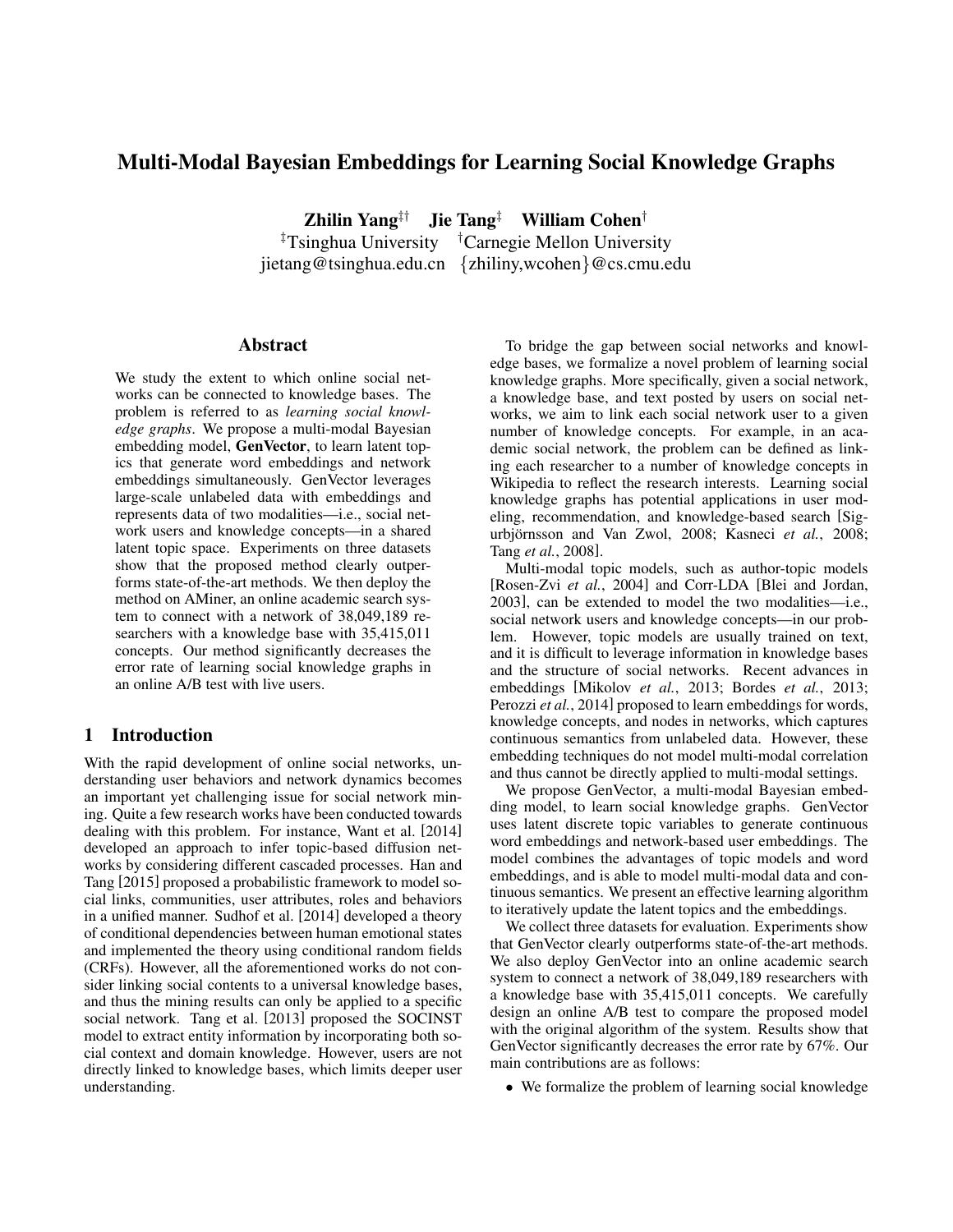graphs with the goal of connecting large-scale social networks with open knowledge bases.

- We propose GenVector, a novel multi-modal Bayesian embedding model to model multi-modal embeddings with a shared latent topic space.
- We show that GenVector outperforms state-of-the-art methods in the task of learning social knowledge graphs on three datasets and significantly decreases the error rate in an online A/B test on a real system.

## 2 Problem Formulation

The input of our problem includes a social network, a knowledge base, and text posted by users of the social network. The social network is denoted as  $\mathcal{G}^r = (\mathcal{V}^r, \mathcal{E}^r)$ , where  $\mathcal{V}^r$  is a set of users and  $\mathcal{E}^r$  is a set of edges between the users, either directed or undirected. The knowledge base is denoted as  $\mathcal{G}^k = (\mathcal{V}^k, \mathcal{C})$ , where  $\mathcal{V}^k$  is a set of knowledge concepts and  $C$  denotes text associated with or facts between the concepts. One example of the knowledge base is Wikipedia, where concepts are entities proposed by users and text information of a concept corresponds to the article associated with the entity. In general, our problem setting is applicable to any specific  $C$ as long as we can learn knowledge concept *embeddings* from  $\mathcal C$ . Social text posted by users is denoted as  $\mathcal D$ . Given a user  $u \in \mathcal{V}^r$ ,  $d_u \in \mathcal{D}$  denotes a document of all text posted by u. Each user u has only one document  $d_u$ .

The output of the problem is a social knowledge graph  $\mathcal{G} =$  $(V^r, V^k, \overline{P})$ . More specifically, given a user  $u \in V^r$ ,  $\mathcal{P}_u$ is a ranked list of top-k knowledge concepts in  $\mathcal{V}^k$ , where the order indicates the relatedness to user  $u$ . For example, in an academic social network, the algorithm outputs the top- $k$ research interests of each researcher u as a ranked list  $P_u$ .

There are two modalities in this problem, social network users and knowledge concepts. Previous problem settings usually consider only one of the two modalities. For example, social tag prediction [Heymann *et al.*, 2008] aims to assign tags to social network users without linking tags to knowledge bases. On the contrary, entity recognition in social context [Tang *et al.*, 2013] extracts entities from social text without directly linking entities to users. In this sense, the problem of learning social knowledge graphs is technically challenging because we need to leverage information of both users and concepts.

### 3 Model Framework

We propose GenVector, a multi-modal Bayesian embedding model for learning social knowledge graphs. To jointly model multiple modalities, GenVector learns a shared latent topic space to generate network-based user embeddings and text-based concept embeddings in two different embedding spaces.

GenVector takes pretrained knowledge concept embeddings and user embeddings as input, where the pretrained embeddings encode information from the knowledge base  $\mathcal{G}^k$ and the social network  $\mathcal{G}^r$ . In other words, embeddings are given as observed variables in our model. We use the Skipgram model [Mikolov *et al.*, 2013] to learn knowledge con-



Figure 1: GenVector: a multi-modal Bayesian embedding model. Each document  $d_u$  contains all text posted by a social network user  $u$  (each user has only one document). Embeddings are observed variables (dark circles).

cept embeddings, and use DeepWalk [Perozzi *et al.*, 2014] to learn network-based user embeddings.

## 3.1 Generative Process

GenVector is a generative model, and the generative process is illustrated in Figure 1, where we plot the graphical representation with D documents and T topics. Each document  $d_u$ contains a user  $u$  with all text posted by  $u$ .

The generative process is as follows:

- 1. For each topic  $t$ , and for each dimension
	- (a) Draw  $\mu_t^r$ ,  $\lambda_t^r$  from NormalGamma $(\tau^r)$
	- (b) Draw  $\mu_t^k$ ,  $\lambda_t^k$  from NormalGamma $(\tau^k)$
- 2. For each user  $u$ 
	- (a) Draw a multinomial distribution  $\theta$  from Dir( $\alpha$ )
	- (b) For each knowledge concept  $w$  in  $d_u$ 
		- i. Draw a topic z from Multi $(\theta)$
		- ii. For each dimension of the embedding of  $w$ , draw  $f^k$  from  $\mathcal{N}(\mu_z^k, \lambda_z^k)$
	- (c) Draw a topic y uniformly from all  $z$ 's in  $d_u$
	- (d) For each dimension of the embedding of user  $u$ , draw  $f^r$  from  $\mathcal{N}(\mu_y^r, \lambda_y^r)$

where notations with superscript  $k$  denotes parameters defined for knowledge concepts and notations with  $r$  for network users;  $\tau$  is the hyperparameter of the normal Gamma distribution;  $\mu$  and  $\lambda$  are the mean and precision of the Gaussian distribution;  $\alpha$  is the hyperparameter of the Dirichlet distribution;  $\theta_u$  is the multinomial topic distribution of document  $d_u$  (or user u);  $z_{um}$  is the topic of the m-th knowledge concept in document  $d_u$ ;  $y_u$  is the topic of user  $u$ ;  $\mathcal{N}(\cdot)$  denotes the Gaussian distribution. Similarly,  $f_{um}^k$  are knowledge concept embeddings, while  $f_u^r$  are network-based user embeddings. We drop the subscripts or superscripts when there is no ambiguity.

Note that although it is possible to draw the embeddings from a multivariate Gaussian distribution, we draw each dimension from a univariate Gaussian distribution separately instead, because it is more computationally efficient and also practically performs well. Although developed independently, our model extends Gaussian LDA [Das *et al.*, 2015] to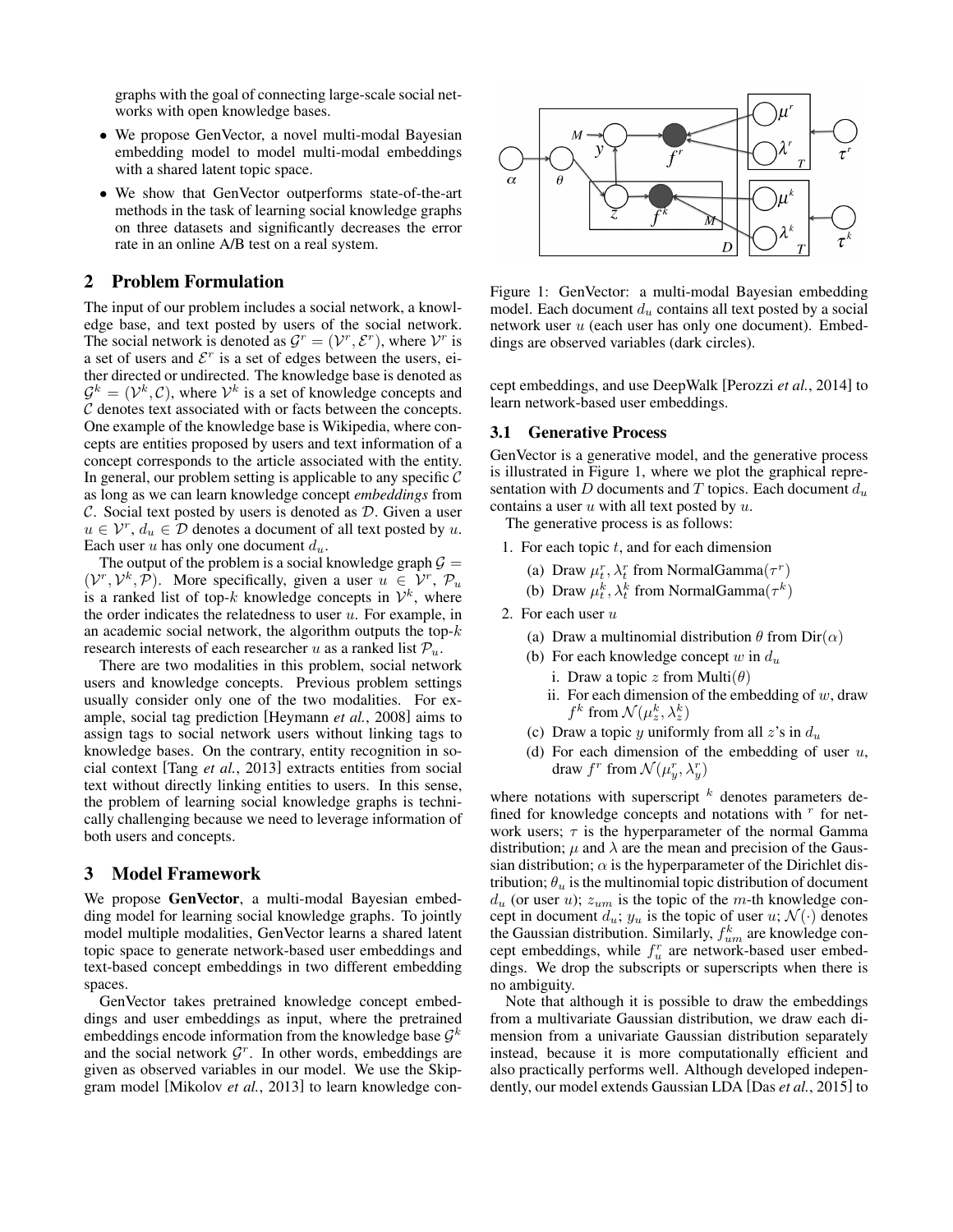Algorithm 1: Model Inference

**Input:** Training data  $D$ , hyperparameters  $\tau$ ,  $\alpha$ , initial embeddings  $f^r, f^k$ , burn-in iterations  $t_b$ , max iterations  $t_m$ , latent topic iterations  $t_l$ , parameter update period  $t_p$ **Output:** latent topics  $z, y$ , model parameters  $\lambda, \mu, \theta$ , updated embeddings  $f^r, f^k$ // Initialization 1 random initialize  $z, y$ // Sampling 2 for  $t \leftarrow 1$  to  $t_m$  do 3  $\int$  for  $t' \leftarrow 1$  to  $t_l$  do <sup>4</sup> foreach *latent topic* z do  $\mathfrak{s}$  | | Draw z according to Eq. (2) <sup>6</sup> foreach *latent topic* y do <sup>7</sup> Draw y according to Eq. (1) **if**  $t_p$  *iterations since last read-out and*  $t > t_b$  **then** Read out parameters according to Eq. (3) 10 | | | Average all read-outs 11 if  $t > t_b$  then  $12$  | Update the embeddings according to Eq. (5) 13  $\;$ return  $z,y,\lambda^k,\lambda^r,\mu^k,\mu^r,\theta, f^r,f^k$ 

model multiple modalities. Similar multi-modal techniques were also used in Corr-LDA [Blei and Jordan, 2003]. However, different from Corr-LDA, we generate continuous embeddings in two spaces and use normal Gamma distribution as the prior.

#### 3.2 Inference

We employ collapsed Gibbs sampling [Griffiths, 2002] to do inference. The basic idea of collapsed Gibbs sampling is to integrate out the model parameters and then perform Gibbs sampling. Due to space limitations, we directly give the conditional probabilities of the latent variables.

$$
p(y_u = t | y_{-u}, z, f^r, f^k) \propto (n_u^t + l) \prod_{e=1}^{E^r} G'(f^r, y, t, e, \tau^r, u)
$$
 (1)  

$$
p(z_{um} = t | z_{-um}, y, f^r, f^k)
$$

$$
P(\lambda u_m - v | \lambda - u_m, y, y, y^{k})
$$
  
 
$$
\propto (n_u^{y_u} + l)(n_u^t + \alpha_t) \prod_{e=1}^{E^k} G'(f^k, z, t, e, \tau^k, um)
$$
 (2)

where the subscript  $_{u}$  means ruling out dimension u of a vector;  $n_u^t$  is the number of knowledge concepts assigned to topic t in document  $d_u$ ;  $E^r$  and  $E^k$  are the dimensions of user embeddings and knowledge concept embeddings;  $l$  is the smoothing parameter of Laplace smoothing [Manning *et al.*, 2008].

The function  $G'(\cdot)$  is given as follows

$$
G'(f, y, t, e, \tau, u) = \frac{\Gamma(\alpha_n)}{\Gamma(\alpha_{n'})} \frac{\beta_{n'}^{\alpha_{n'}}}{\beta_n^{\alpha_n}} \left(\frac{\kappa_{n'}}{\kappa_n}\right)^{\frac{1}{2}} \frac{(2\pi)^{-n/2}}{(2\pi)^{-n'/2}}
$$

with

$$
\alpha_n = \alpha_0 + n/2, \ \kappa_n = \kappa_0 + n, \ \mu_n = \frac{\kappa_0 \mu_0 + n\bar{x}}{\kappa_0 + n},
$$

$$
\beta_n = \beta_0 + \frac{1}{2} \sum_{i=1}^{n_t} (x_i - \bar{x})^2 + \frac{\kappa_0 n(\bar{x} - \mu_0)^2}{2(\kappa_0 + n)}
$$

where  $\tau = {\alpha_0, \beta_0, \kappa_0, \mu_0}$  are the hyperparameters of the normal Gamma distribution; *n* is the number of *i*'s with  $y_i =$ t; x is a vector of concatenating the e-th dimension of  $f_i$ 's with  $y_i = t$ ;  $n' = n - 1$  if  $y_u = t$ , otherwise  $n' = n$ ;  $\bar{x}$  is the mean of all dimensions of  $x$ .

By taking the expectation of the posterior probabilities, we update the model parameters by

$$
\theta_{u}^{t} = \frac{n_{u}^{t} + \alpha_{t}}{\sum_{t'=1}^{T} (n_{u}^{t'} + \alpha_{t'})}, \quad \mu_{t} = \frac{\kappa_{0} \mu_{0} + n \bar{x}}{\kappa_{0} + n},
$$

$$
\lambda_{t} = \frac{\alpha_{0} + n/2}{\beta_{0} + \frac{1}{2} \sum_{i} (x_{i} - \bar{x})^{2} + \frac{\kappa_{0} n (\bar{x} - \mu_{0})^{2}}{2(\kappa_{0} + n)}} \tag{3}
$$

In Gaussian LDA [Das *et al.*, 2015], the word embeddings were kept fixed during inference. Unlike their approach, in our model, we update the embeddings during inference to adapt to different specific problems. Let  $W$  be the number of knowledge concepts. We write the log likelihood of the data given the model parameters as

$$
L = \sum_{u=1}^{D} \sum_{t=1}^{T} \sum_{e=1}^{E^{r}} \left(-\frac{\lambda_{te}^{r}}{2}\right) \left(f_{ue}^{r} - \mu_{te}^{r}\right)^{2} + \sum_{w=1}^{W} \sum_{t=1}^{T} n_{w}^{t} \sum_{e=1}^{E^{k}} \left(-\frac{\lambda_{te}^{k}}{2}\right) \left(f_{we}^{k} - \mu_{te}^{k}\right)^{2}
$$
\n
$$
(4)
$$

We employ gradient ascent to maximize the log likelihood by updating the embeddings  $f^r$  and  $f^k$ . The gradients are computed as

$$
\frac{\partial L}{\partial f_{ue}} = \sum_{t=1}^{T} -\lambda_{te}^r(f_{ue}^r - \mu_{te}^r), \ \frac{\partial L}{\partial f_{we}^k} = \sum_{t=1}^{T} n_w^t(-\lambda_{te}^k)(f_{we}^k - \mu_{te}^k)
$$
(5)

The inference procedure is summarized in Algorithm 1. Following [Heinrich, 2005], we set a burn-in period for  $t_b$  iterations, during which we do not update embeddings or read out parameters. Similar to [Bezdek and Hathaway, 2003], we employ alternating optimization for inference. More specifically, we first fix the embeddings to sample the topics and infer the model parameters (Cf. Line 3 - 10, Algorithm 1). After a number of iterations, we fix the topics and parameters, and use gradient ascent to update the embeddings (Cf. Line 11 - 12, Algorithm 1). We repeat the procedure for a given number of iterations.

#### 3.3 Prediction

Given a user  $u$  and a knowledge concept  $w$ , let  $g_{uw}$  denote whether  $y_u$  is drawn from  $z_w$ . Conditioned on u and the model parameters, we compute the joint probability of  $g_{uw} = 1$  and generating the embedding  $f_w^k$ ,

$$
p(g_{uw} = 1, f_w^k | f_u^r)
$$
  
\n
$$
\propto \sum_{t=1}^T (p(z_w = t) p(g_{uw} = 1) p(f_d^r | y_u = t) p(f_w^k | z_w = t)
$$
  
\n
$$
\propto \sum_{t=1}^T \theta_u^t (n_u^w + l) \mathcal{N}(f_u^r | \lambda_t^r, \mu_t^r) \mathcal{N}(f_w^k | \lambda_t^k, \mu_t^k)
$$
(6)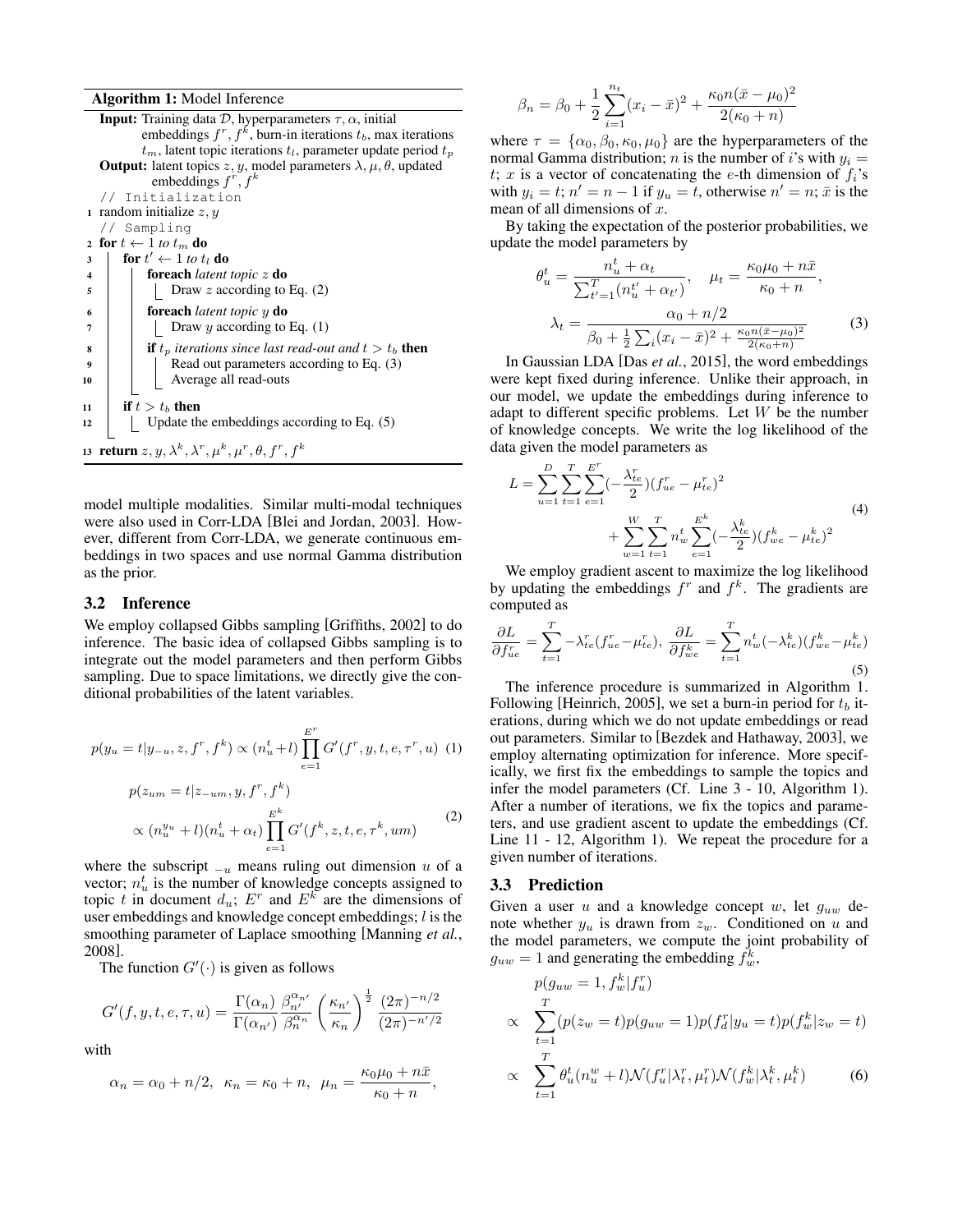Table 1: Data Statistics<br>metwork users  $\frac{38,049,189}{ }$ # Social network users # Publications 74,050,920  $\begin{array}{c|c|c|c|c} \n\text{H} & \text{Knowledge concepts} & \text{35,415,011} \\ \n\text{Corpus size in bytes} & \text{20,552,544,886} \n\end{array}$ Corpus size in bytes

For each user  $u$ , we rank the interacted knowledge concepts w according to Eq. (6) to obtain  $\mathcal{P}_u$ . In this way, we construct a social knowledge graph via learning the multi-modal Bayesian embedding model. Note that although it is possible to rank the knowledge concepts by deriving  $p(f_w^k|\bar{f}_u^r)$ , our preliminary experiments show that using Eq. (6) gives better results.

# 4 Experiments

In this section, we perform a series of experiments to evaluate the proposed methods. We compare our models with state-ofthe-art models on three datasets, and also design an online test on our system to demonstrate the effectiveness of our method.

#### 4.1 Data and Evaluation

We deploy our algorithm and run the experiments on AMiner<sup>1</sup>, an online academic search system [Tang et al., 2008]. The academic social network  $G<sup>r</sup>$  is constructed by viewing each researcher as a user, and undirected edges represent co-authorships between researchers. There may be multiple edges between a pair of researchers if they collaborate multiple times. We use the publicly available English Wikipedia as the knowledge base  $\mathcal{G}^k$ . Each "category" or "page" in Wikipedia is viewed as a knowledge concept. We use the full-text Wikipedia corpus<sup>2</sup> as the text information  $C$  to learn the knowledge concept embeddings. Social text  $\mathcal D$  is derived from publications, where document  $d_u$  for researcher  $u$  contains all publications authored by  $u$ . If a publication has multiple authors, the publication is repeated for each researcher in their corresponding documents. The basic statistics are shown in Table 1. We compare the following methods.

GenVector is our model proposed in Section 3. We empirically set  $\mu_0 = 0$ ,  $\kappa_0 = 1$ E-5,  $\beta_0 = 1$ ,  $\alpha_0 = 1$ E3,  $T = 200$ ,  $\alpha = 0.25$ .

GenVector-E is a variation of GenVector without updating the embeddings in Line 12 of Algorithm 1. We compare GenVector-E with GenVector to evaluate the benefit of embedding update.

Sys-Base is the original algorithm adopted by our system. Sys-Base first extracts key terms using a state-of-the-art NLP rule based extraction algorithm [Mundy and Thornthwaite, 2007], and sorts the key terms by frequency.

CountKG extracts knowledge concepts from social text D by referring to the knowledge concept set  $\mathcal{V}^k$ , and ranks the concepts by appearance frequency.

Author-Topic learns an author-topic model [Rosen-Zvi *et al.*, 2004] and ranks the knowledge concepts by

Table 2: Precison@5 of Homepage Matching

| Method           | Precision $@5$ |
|------------------|----------------|
| <b>GenVector</b> | 78.1003%       |
| GenVector-E      | 77.8548%       |
| Sys-Base         | 73.8189%       |
| Author-Topic     | 74.4397%       |
| <b>NTN</b>       | 65.8911%       |
| CountKG          | 54.4823%       |

 $\sum_{t=1}^{T} p(w|t) p(t|u)$ , where  $t, u, w$  denote topic, user and knowledge concept respectively. We set  $T = 200$ ,  $\alpha = 0.25$ .

NTN is a neural tensor network [Socher *et al.*, 2013] that takes  $f_w^k$  and  $f_u^r$  as the input vector, and outputs the probability of  $u$  matching  $w$ . We perform cross validation to set the weighting factor  $\lambda = 1E-2$  and the slice size  $k = 4$ .

It is difficult in practice to directly evaluate the results of social knowledge graphs. Instead, we consider two strategies—offline evaluation on three data mining tasks and an online A/B test with live users.

#### 4.2 Offline Evaluation

We collect three datasets for evaluation. We first learn a social knowledge graph based on the data described in Section 4.1 (we discard the long-tailed users that do not appear in our evaluation datasets). For each researcher u, we treat  $P_u$  as the research interests of the researcher. Then we use the collected datasets in the following sections to evaluate the precision of the research interests.

#### Homepage Matching

We crawl 62, 127 researcher homepages from the web. After filtering out those pages that are not informative enough (# knowledge concepts  $< 5$ ), we obtain 1,874 homepages. We manually identify the research interests that are explicitly specified by the researcher on the homepage, and treat those research interests as ground truth. We then evaluate different methods based on the ground truth and report the precision of the top 5 knowledge concepts. The performances are listed in Table 2. GenVector outperforms Sys-Base, Author-topic, and NTN by 5.8%, 4.9%, and 18.5% respectively.

By comparing NTN with GenVector, we show that taking the learned embeddings as input without exploiting the latent topic structure cannot result in good performance, although NTN is among the most expressive models given plain vectors as input [Socher *et al.*, 2013]. NTN does not perform well because it has no prior knowledge about the underlying structure of data, and it is thus difficult to learn a mapping from embeddings to a matching probability. GenVector performs better than Author-Topic, which indicates that incorporating knowledge concept embeddings and user embeddings can boost the performance. In this sense, GenVector successfully leverages both network structure (by learning the user embeddings) and large-scale unlabeled corpus (by learning the knowledge concept embeddings).

GenVector also significantly outperforms Sys-Base and CountKG. Sys-Base and CountKG compute the importances of the knowledge concepts by term frequency. For this reason, the extracted knowledge concepts are not necessarily

<sup>1</sup> https://aminer.org/

<sup>&</sup>lt;sup>2</sup>https://dumps.wikimedia.org/enwiki/latest/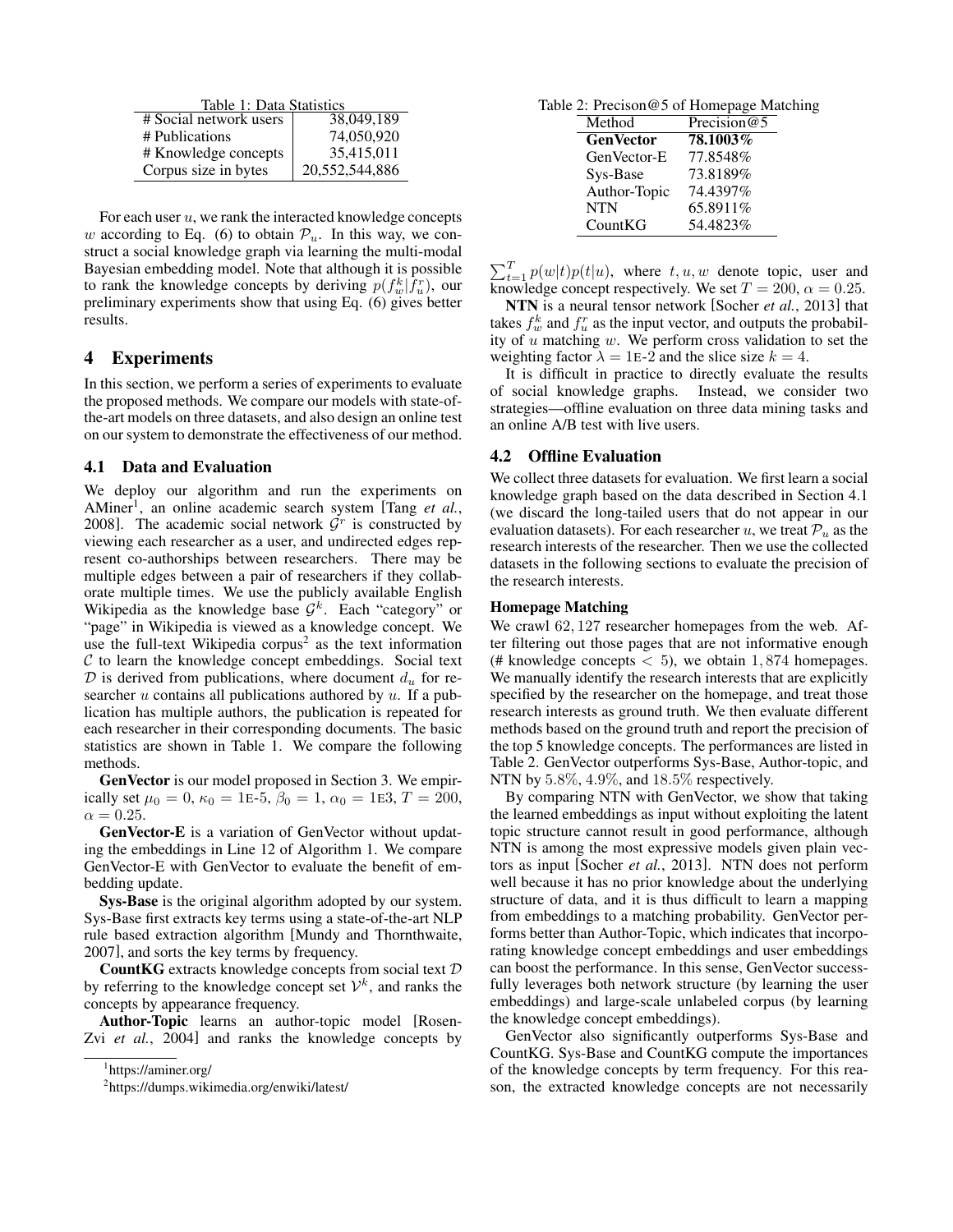Table 3: Precision@5 of LinkedIn Profile Matching

| Method           | Precision $@5$ |
|------------------|----------------|
| <b>GenVector</b> | $50.4424\%$    |
| GenVector-E      | 49.9145%       |
| Author-Topic     | 47.6106%       |
| <b>NTN</b>       | 42.0512%       |
| CountKG          | 46.8376%       |

semantically important. Sys-Base is better than CountKG because Sys-Base uses the key term extraction algorithm [Mundy and Thornthwaite, 2007] to filter out frequent but unimportant knowledge concepts.

The difference between GenVector-E and GenVector indicates that updating the embeddings can further improve the performance of the proposed model. This is because updating the embeddings to fit the data in specific problems, is better than using general embeddings learned from unlabeled data.

#### LinkedIn Profile Matching

We design another experiment to evaluate the methods based on the LinkedIn profiles of researchers. We employ the network linking algorithm COSNET [Zhang *et al.*, 2015] to link the academic social network on our system to the LinkedIn network. More specifically, given a researcher on our system, COSNET finds the according profile on LinkedIn, if any.

We first select the connected pairs with highest probabilities given by COSNET, and then manually select the correct ones. We use the selected pairs as ground truth, e.g., A on our system and B on LinkedIn are exactly the same researcher in the physical world.

Some LinkedIn profiles of researchers have a field named "skills", which contains a list of expertise. Once a researcher accept endorsements on specific expertise from their friends, the expertise is appended to the list of "skills". After filtering out researchers with less than five "skills", we obtain a dataset of 113 researchers. We use the list of "skills" as the ground truth of research interests. We report the precision of top 5 research interests in Table 3. Since some of the "skills" are not necessarily research interests (e.g. Python), we focus on precision and do not consider recall-based evaluation metrics.

We can observe from Table 3 that GenVector gives the best performance. GenVector outperforms CountKG, Author-Topic and NTN by 7.7%, 5.9%, and 20.0% respectively (sign test over samples  $p < 0.05$ ). Updating the embeddings improves the performance by 1.1%.

#### Intruder Detection

In this experiment, we employ human efforts to judge the quality of the social knowledge graph. Since annotating research interests is somewhat subjective, we label the research interests that are clearly not relevant [Liu *et al.*, 2009], also known as intruder detection [Chang *et al.*, 2009]. In other words, instead of identifying the research interests of a researcher, we label what are definitely NOT the research interests of a researcher, e.g., "challenging problem" and "training set".

We randomly pick 100 high cited researchers on our system. For each researcher, we run different algorithms to out-



Figure 2: Questionnaire: Leveraging Collective Intelligence for Evaluation

put a ranked list of knowledge concepts. We combine the top 5 knowledge concepts of each algorithm and perform a random shuffle. The labeler then labels clearly irrelevant research interests in the given list of knowledge concepts. We report the error rate of each method in Table 4.

According to Table 4, GenVector produces less irrelevant knowledge concepts than other methods. It is because Gen-Vector leverages large-scale unlabeled corpus to encode the semantic information into the embeddings, and therefore is able to link researchers to major research interests.

#### 4.3 Online Test

To further test the performance of our algorithm, we deploy GenVector on our online system with the full dataset described in Section 4.1. We leverage collective intelligence by asking the users to select what they think are the research interests of the given researcher.

Since Sys-Base is the original algorithm adopted by our system, we perform an online test by comparing GenVector with Sys-Base to evaluate the performance gain. For each researcher, we first compute the top 10 research interests provided by the two algorithms. Then we randomly select 3 research interests from each algorithm, and merge the selected research interests in a random order. When a user visits the profile page of a researcher, a questionnaire is displayed on top of the profile. A sample is shown in Figure 2. Users can vote for research interests that they think are relevant to the given researcher.

We collect 110 questionnaires in total, and use them as ground truth to evaluate the algorithms. The error rates of different algorithms are shown in Table 5. We can observe that GenVector decreases the error rate by 67%. Moreover, the error rate of GenVector is lower than or equal to that of Sys-Base for 95.45% of the collected questionnaires (sign test over samples  $p \ll 0.01$ ).

| Table 5: Error Rate of Online Test |                   |  |
|------------------------------------|-------------------|--|
| Method                             | <b>Error Rate</b> |  |
| <b>GenVector</b>                   | $3.33\%$          |  |
| Sys-Base                           | $10.00\%$         |  |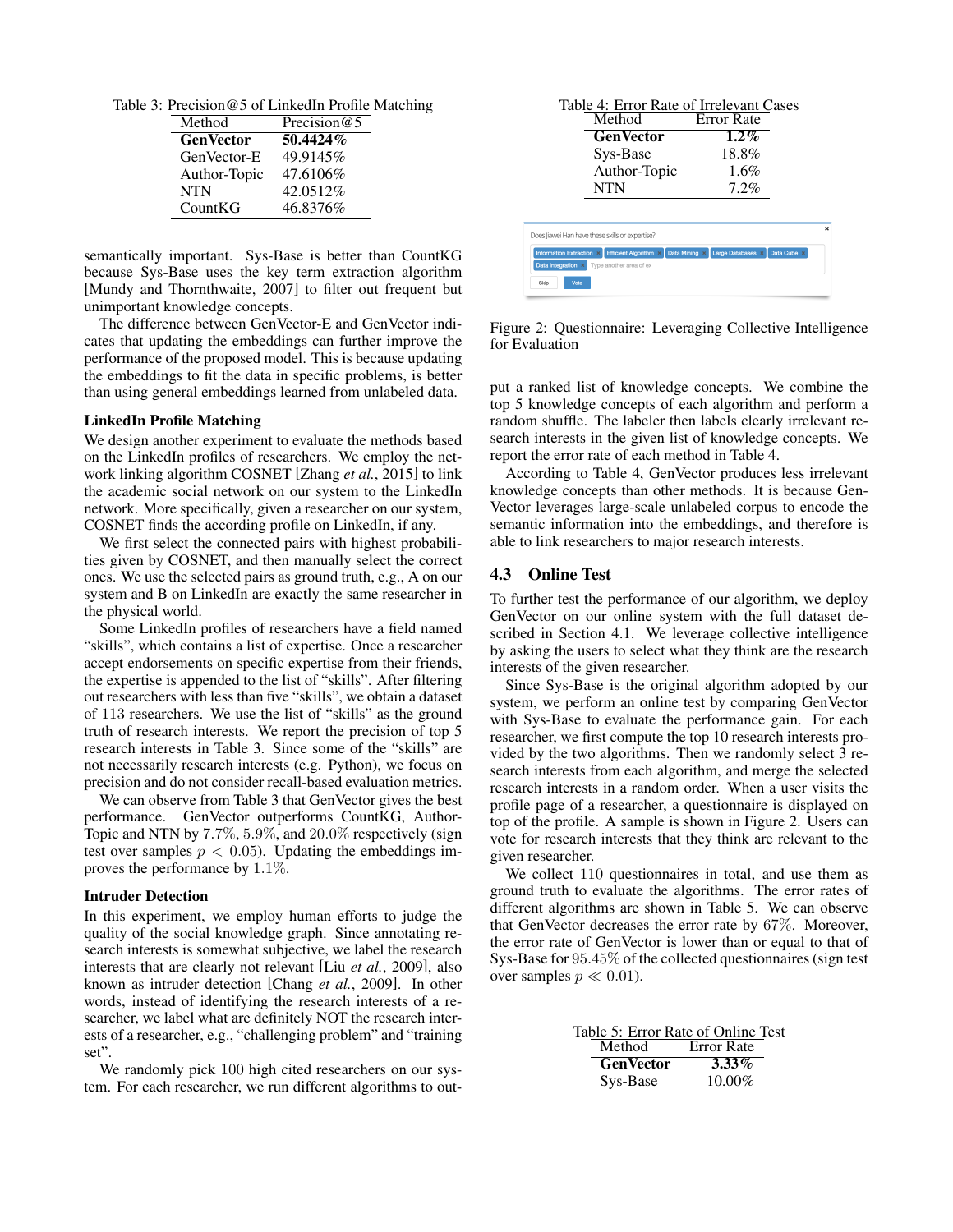

Figure 3: Run Time and Convergence: log-likelihood v.s. run time in seconds.

### 4.4 Run Time and Convergence

Figure 3 plots the run time and convergence of GenVector and GenVector-E. During the burn-in period, GenVector and GenVector-E perform identically because GenVector does not update the embeddings during the period. After the burnin period, the likelihood of GenVector continues to increase while that of GenVector-E remains stable, which indicates that by updating the embeddings, GenVector can better fit the data, which leads to better performance shown in previous sections. The experiments were run on  $Intel(R)$   $Xeon(R)$ CPU E5-4650 0 @ 2.70GHz with 64 threads.

#### 4.5 Case Study

Table 6 shows the researchers and knowledge concepts within each topic, output by GenVector and Author-Topic, where each column corresponds to a topic. As can be seen from Table 6, Author-Topic identifies several irrelevant concepts (judged by human) such as "integrated circuits" in topic #1, "food intake" in topic #2, and "in vitro" in topic #3, while GenVector does not have this problem.

# 5 Related Work

Variants of topic models [Hofmann, 1999; Blei *et al.*, 2003] represent each word as a vector of topic-specific probabilities. Although Corr-LDA [Blei and Jordan, 2003] and the author-topic model [Rosen-Zvi *et al.*, 2004] can be used for multi-modal modeling, the topic models use discrete representation for observed variables, and are not able to exploit the continuous semantics of words and authors.

Learning embeddings [Mikolov *et al.*, 2013; Levy and Goldberg, 2014; Perozzi *et al.*, 2014] is effective at modeling continuous semantics with large-scale unlabeled data, e.g., knowledge bases and network structure. Neural tensor networks [Socher *et al.*, 2013] are expressive models for mapping the embeddings to the prediction targets. However, GenVector can better model multi-modal data by basing the embeddings on a generative process from latent topics.

Recently a few research works [Das *et al.*, 2015; Wan *et al.*, 2012] propose hybrid models to combine the advantages of topic models and embeddings. Gaussian embedding models [Vilnis and McCallum, 2015] learn word representation via

| Table 6: Knowledge Concepts and Researchers of Given Top- |  |
|-----------------------------------------------------------|--|
| ics. * marks relatively irrelevant concepts.              |  |

| Topic #1                   | Topic #2                    | Topic #3                     |  |
|----------------------------|-----------------------------|------------------------------|--|
| GenVector                  |                             |                              |  |
| query expansion            | image processing            | hepatocellular carcinoma     |  |
| concept mining             | face recognition            | gastric cancer               |  |
| language modeling          | feature extraction          | acute lymphoblastic leukemia |  |
| information extraction     | computer vision             | renal cell carcinoma         |  |
| knowledge extraction       | image segmentation          | glioblastoma multiforme      |  |
| entity linking             | image analysis              | acute myeloid leukemia       |  |
| language models            | feature detection           | peripheral blood             |  |
| named entity recognition   | digital image processing    | malignant melanoma           |  |
| document clustering        | machine learning algorithms | hepatitis c virus            |  |
| latent semantic indexing   | machine vision              | squamous cell carcinoma      |  |
| Thorsten Joachims          | Anil K. Jain                | Keizo Sugimachi              |  |
| Jian Pei                   | Thomas S. Huang             | Setsuo Hirohashi             |  |
| Christopher D. Manning     | Peter N. Belhumeur          | Masatoshi Makuuchi           |  |
| Raymond J. Mooney          | Azriel Rosenfeld            | Morito Monden                |  |
| Charu C. Aggarwal          | Josef Kittler               | Yoshio Yamaoka               |  |
| William W. Cohen           | Shuicheng Yan               | Kunio Okuda                  |  |
| Eugene Charniak            | David Zhang                 | Yasuni Nakanuma              |  |
| Kamal Nigam                | Xiaoou Tang                 | Kendo Kiyosawa               |  |
| Susan T. Dumais            | Roberto Cipolla             | Masazumi Tsuneyoshi          |  |
| T. K. Landauer             | David A. Forsyth            | Satoru Todo                  |  |
|                            | Author-Topic                |                              |  |
| speech recognition         | face recognition            | hepatocellular carcinoma     |  |
| natural language           | * food intake               | kidney transplantation       |  |
| * integrated circuits      | face detection              | cell line                    |  |
| document retrieval         | image recognition           | differential diagnosis       |  |
| language models            | * atmospheric chemistry     | liver tumors                 |  |
| language model             | feature extraction          | cell lines                   |  |
| * microphone array         | statistical learning        | squamous cell carcinoma      |  |
| computational linguistics  | discriminant analysis       | * in vitro                   |  |
| * semidefinite programming | object tracking             | kidney transplant            |  |
| active learning            | * human factors             | lymph nodes                  |  |
| James F. Allen             | Anil K. Jain                | Keizo Sugimachi              |  |
| Christopher D. Manning     | Kevin W. Bowyer             | Giuseppe Remuzzi             |  |
| Eugene Charniak            | David Zhang                 | Setsuo Hirohashi             |  |
| T. K. Landauer             | Xiaoou Tang                 | H. Fujii                     |  |
| Andrew B. Kahng            | Ming-Hsuan Yang             | Paul I. Terasaki             |  |
| A. Sangiovanni-Vincentelli | S. Shankar Sastry           | M. Watanabe                  |  |
| Partha Niyogi              | P. J. Crutzen               | Robert A. Wolfe              |  |
| Lillian Lee                | Stan Z. Li                  | David E. R. Sutherland       |  |
| Daniel Jurafsky            | Keith W. Ross               | G. Chen                      |  |
| Zhi-Quan Luo               | Jingvu Yang                 | Arthur J. Matas              |  |

a Gaussian generative process to encode hierarchical structure of words. However, these models are proposed to address other issues in semantic modeling, and cannot be directly used for multi-modal data.

Learning social knowledge graphs is also related to keyword extraction. Different from conventional keyword extraction methods [Liu *et al.*, 2009; Mundy and Thornthwaite, 2007; Matsuo and Ishizuka, 2004; Rao *et al.*, 2013], our method is based on topic models and embedding learning.

# 6 Conclusion

In this paper, we study the problem of learning social knowledge graphs. We propose GenVector, a multi-modal Bayesian embedding model, to jointly incorporate the advantages of topic models and embeddings. GenVector models the network embeddings and knowledge concept embeddings in a shared topic space. We present an effective learning algorithm that alternates between topic sampling and embedding update. Experiments show that GenVector outperforms stateof-the-art methods, including topic models, embedding-based models and keyword extraction based methods. We deploy the algorithm on a large-scale social network and decrease the error rate by 67% in an online test.

Acknowledgements. Zhilin Yang and Jie Tang are supported by 973 (2014CB340506) and 863 (2015AA124102).